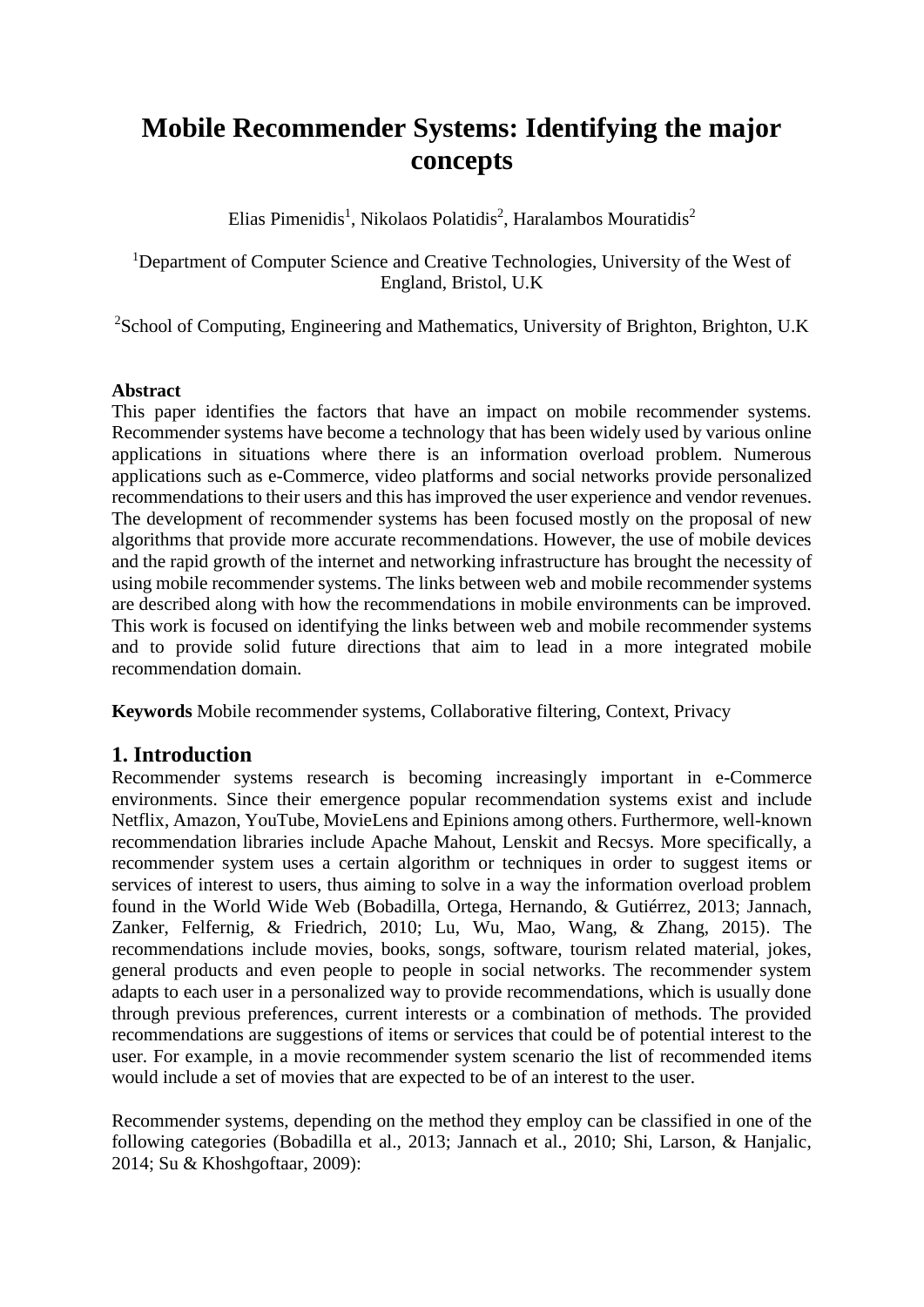**Collaborative filtering.** These recommenders suggest items to users that other users with a similar rating history have liked in the past.

**Content-based.** These recommenders suggest items to users that are similar to the items that user has liked in the past.

**Knowledge-based.** These recommenders suggest items to users based either on inferences about the preferences of users or by utilizing specific domain knowledge.

**Hybrid.** These recommenders are based on a combination of two or more algorithms.

However, privacy is an important aspect in various e-Commerce environments and everyone should have a right to it. In mobile recommendation scenarios apart from the recommendation method employed other important aspects include the utilization of context variables and the protection of user privacy (Gavalas, Konstantopoulos, Mastakas, & Pantziou, 2014; Polatidis, Georgiadis, Pimenidis, & Stiakakis, 2017; Rodríguez-Hernández & Ilarri, 2016). Thus, if a recommended item is relevant this is due to the recommendation method and the context. Therefore, mobile recommender systems should make suggestions to users based on a recommendation method, the available contextual information and in addition user privacy needs to be preserved. A typical overview of mobile recommender systems is shown in figure 1.



**Figure 1.** Recommendation process in mobile environments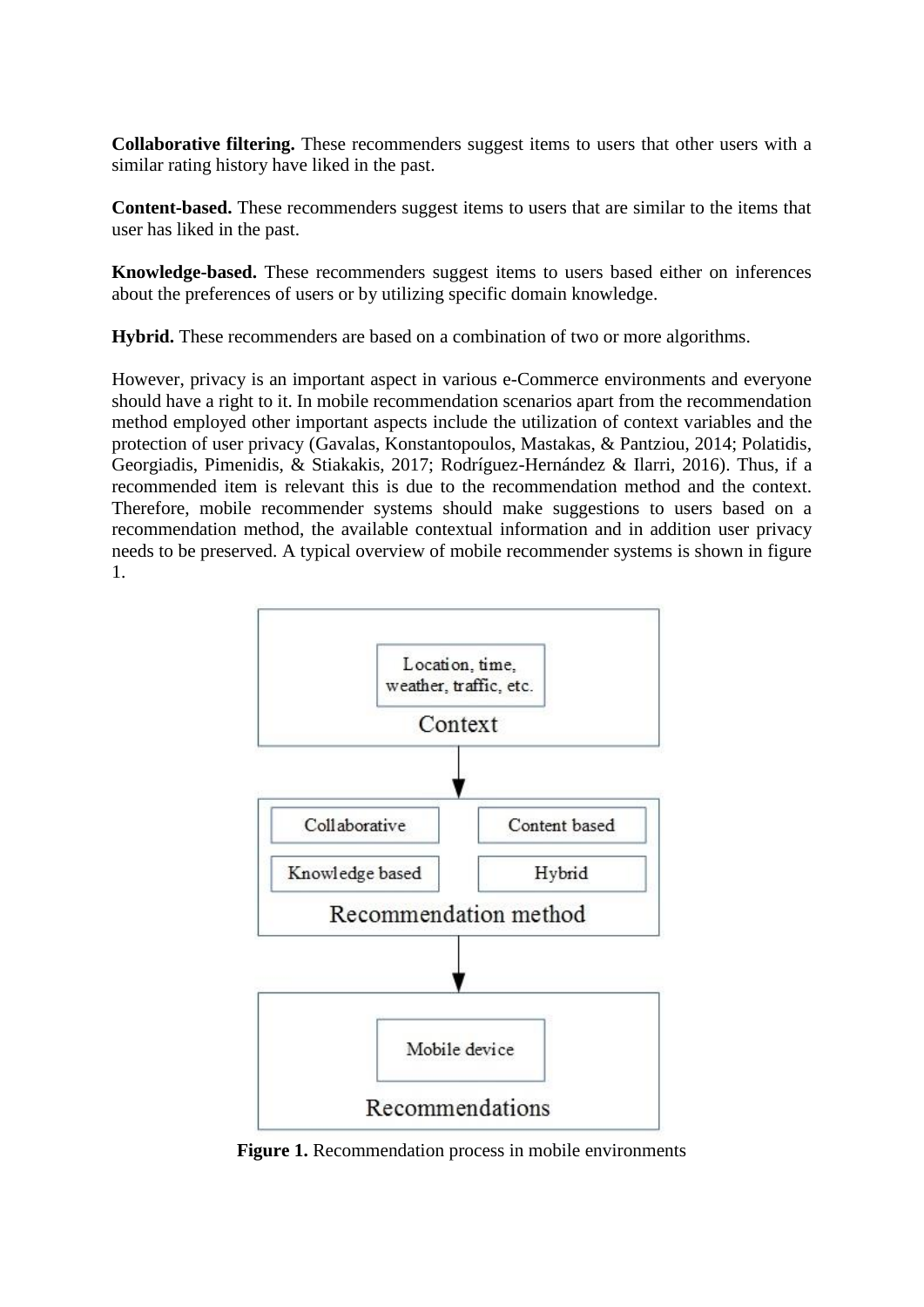In this paper, our goal is to (a) analyze the major concepts that affect mobile recommender systems, (b) explain how these can be improved and (c) provide suggestions for future research. The rest of the paper is organized as follows: Section 2 contains background work, section 3 explains the findings and section 4 contains the conclusions.

### **2. Background**

#### **2.1 Related work**

Recommender systems are usually based on a 2-dimensional setting to provide recommendations to users. This means that typical contextual information such as the time, the weather and the location of the user requesting the recommendations are typically ignored. Furthermore, users mostly use a mobile device such as a smartphone or tablet for most of their tasks and perform those while on the move. Mobile recommender systems are based on a recommendation algorithm and contextual information to provide recommendations of items or services to users of mobile devices. Thus, a set of components that can be utilized to facilitate the process of developing mobile recommender systems is delivered.

Several problems have been identified and solved to a certain extend. For example, in (Lathia, 2015) an overview of mobile recommender systems is given with the outcome that a mobile recommendation domain does not exist and that every mobile recommender system is developed with a specific task in mind. This argument is also present in other works in the literature such as (Jannach et al., 2010; Q. Liu, Ma, Chen, & Xiong, 2013; Rodríguez-Hernández & Ilarri, 2016). In addition, certain works such as Hybreed (Hussein, Linder, Gaulke, & Ziegler, 2014) develop on this concept. In Hybreed the authors propose a framework for the automatic delivery of context-aware hybrid recommender systems. Also, the term UbiCars has been proposed by (Mettouris & Papadopoulos, 2014). In this survey work, the characteristics of ubiquitous computing and recommender systems are described in detail and the authors explain what ubiquitous recommender systems are. Another, relevant work has been proposed by (Rodríguez-Hernández & Ilarri, 2016). In this work, the process of developing pull-based mobile recommender systems is explained in detail and a generic mobile recommendation architecture is proposed and evaluated. Furthermore, one of the major issues identified is the absence of good relevant datasets in the literature and that most datasets are domain specific. Consequently, an important problem identified it as the lack of a good quality datasets for the purpose and the research is based on specific mobile domains. These include the development of mobile recommender systems for the recommendations of generic commerce items like books, movies, music and photos or the recommendations of points of interest (POIs) such as restaurants and tourist attractions. Thus, the remaining part of this chapter concentrates on the coverage of related works found both in the general commerce and in the tourism domains respectively.

Mobile recommender systems for the recommendation of books, photos and music have been proposed in the literature. For example, CoMeR (Yu et al., 2006) provides the recommendation of different types of media to its users using a context-aware approach. Also, in (Lemos, Carmo, Viana, & Andrade, 2012) the prototype version of a photo recommender system can be found. It is a mobile recommender system for photos which utilizes current contextual data in combination with information found in the photos. Another interesting work is found in (Baltrunas et al., 2011) with the name of InCarMusic. A context-aware recommender system is used to provide music recommendations to the passengers of a car. In addition, another similar work for the recommendation of music depending on the daily activities of a person is provided by (Wang, Rosenblum, & Wang, 2012). This mobile recommender is based on a probabilistic model to propose songs to users of mobile devices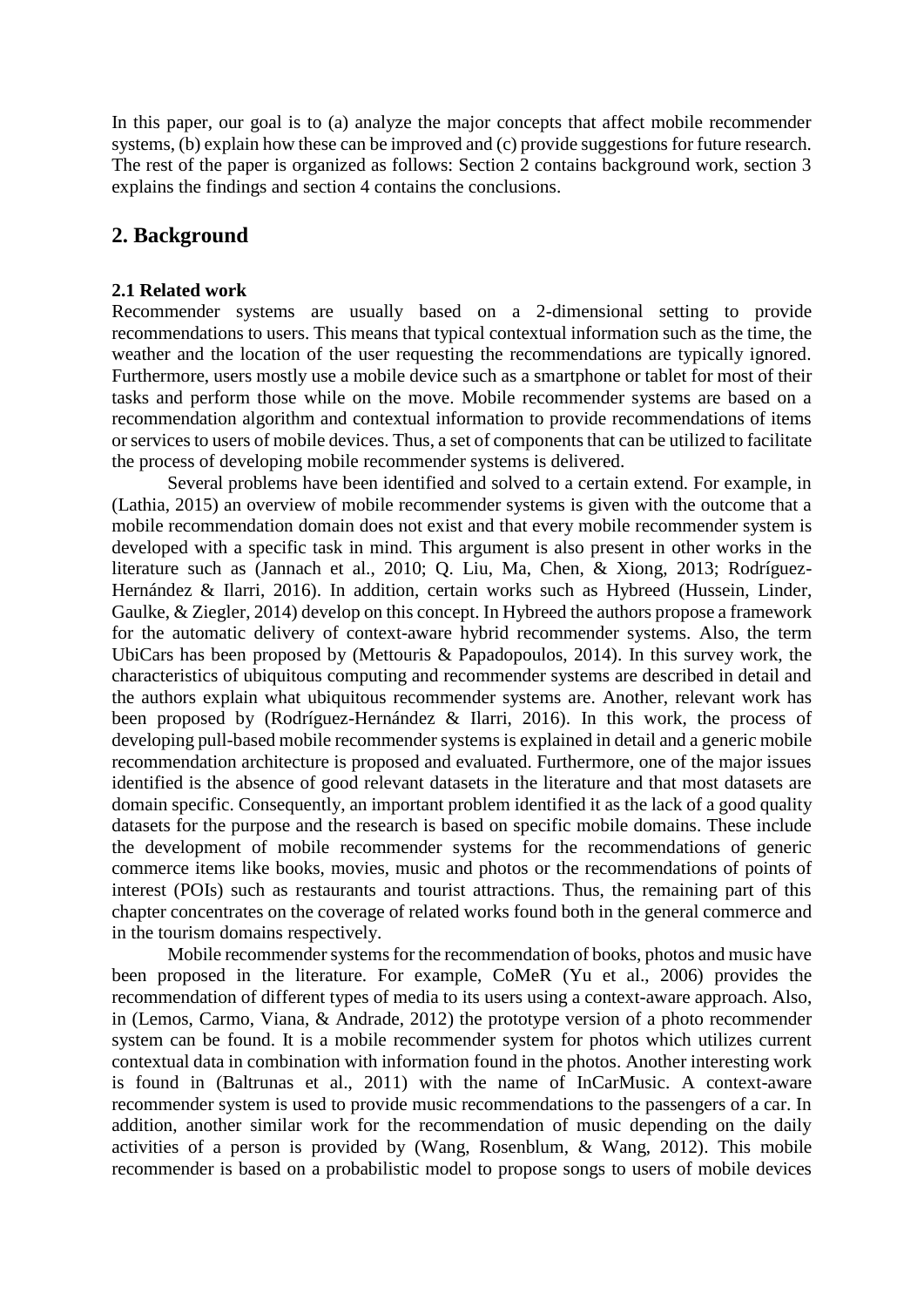depending on their current activity. Another example of a mobile recommender system can be found in the mobile news domain that is based on the current context and the format of the recommended news (Sotsenko, Jansen, & Milrad, 2014). Mobile recommender systems have been used for movie show times. RecomMetz (Colombo-Mendoza, Valencia-García, Rodríguez-González, Alor-Hernández, & Samper-Zapater, 2015) is based on a knowledge based recommender and contextual information to recommender movie show times to users of mobile devices. Another interesting M-commerce recommender system for the recommendation of mobile applications based on collaborative filtering and context has been proposed by (J. Lin et al., 2011). Motivate is yet another mobile recommender for the recommendation of personalized activities for the user who wants to maintain a healthy lifestyle (Y. Lin, Jessurun, De Vries, & Timmermans, 2011). Furthermore, in mobile recommender different data sources can be utilized to provide personalized recommendations to users. These include the approach proposed by (Zhu et al., 2014) were mobile logs are used and the method proposed by  $(D, R, Liu & Liou, 2011)$  that utilizes data from multiple mobile channels. Thus, it is noticeable that different recommendation methods and data sources can be used along with contextual information for servicing users.

SMARTMUSEUM is a mobile recommender system proposed by (Ruotsalo et al., 2013). The aim of this recommender is to provide recommendations for heritage related items in indoor and outdoor scenarios. To achieve this, different type of contextual information is utilized such as the location and time. Another mobile recommender system based on collaborative filtering and context data is iTravel (Yang & Hwang, 2013). This is a peer-topeer recommender for the recommendation of travel attractions. On the other hand, Turist is a mobile recommender system for recommending cultural and leisure activities once the user is at the destination (Batet, Moreno, Sánchez, Isern, & Valls, 2012). Additionally, mobile recommender systems can be used to provide pushed recommendations without explicit requests from the user. The recommender recommends item or services when the context is appropriate for those. Such a recommender system has been proposed by (Woerndl, Huebner, Bader, & Gallego-Vico, 2011). Furthermore, context-aware collaborative filtering has been used by (Huang & Gartner, 2012) for the recommendation of mobile guides. In this work, the authors recommend similar POIs to users with similar interests in similar contexts. A mobile recommender system based on banking data history has been proposed (Gallego & Huecas, 2012). The mobile application recommends places that users have visited before and paid with their credit card. A modified collaborative filtering approach that uses several contextual variables has been proposed to provide recommendations using a decision tree and a set of rules (Kim, Ahn, & Jeong, 2010). A mobile recommender system for guides that is based on collaborative filtering and contextual information has been proposed by (Gavalas & Kenteris, 2011).

With mobile recommender systems still being an active area of research where each specific recommendation system is typically developed with a specific scenario in mind different types of evaluation methods can be found in the related works. Various methods have been used for testing the quality of a mobile recommender system, including experiments with prediction accuracy measures, information retrieval metrics related to the list of to-N recommendations and user studies. The problem of evaluating a mobile recommender system is diverse and a particular solution should be selected accordingly.

### **2.2 Factors affecting mobile recommender systems**

Three factors exist that can affect mobile recommender systems and their ability to provide accurate personalized recommendations. These include the context, the recommendation method and privacy (Polatidis & Georgiadis, 2014).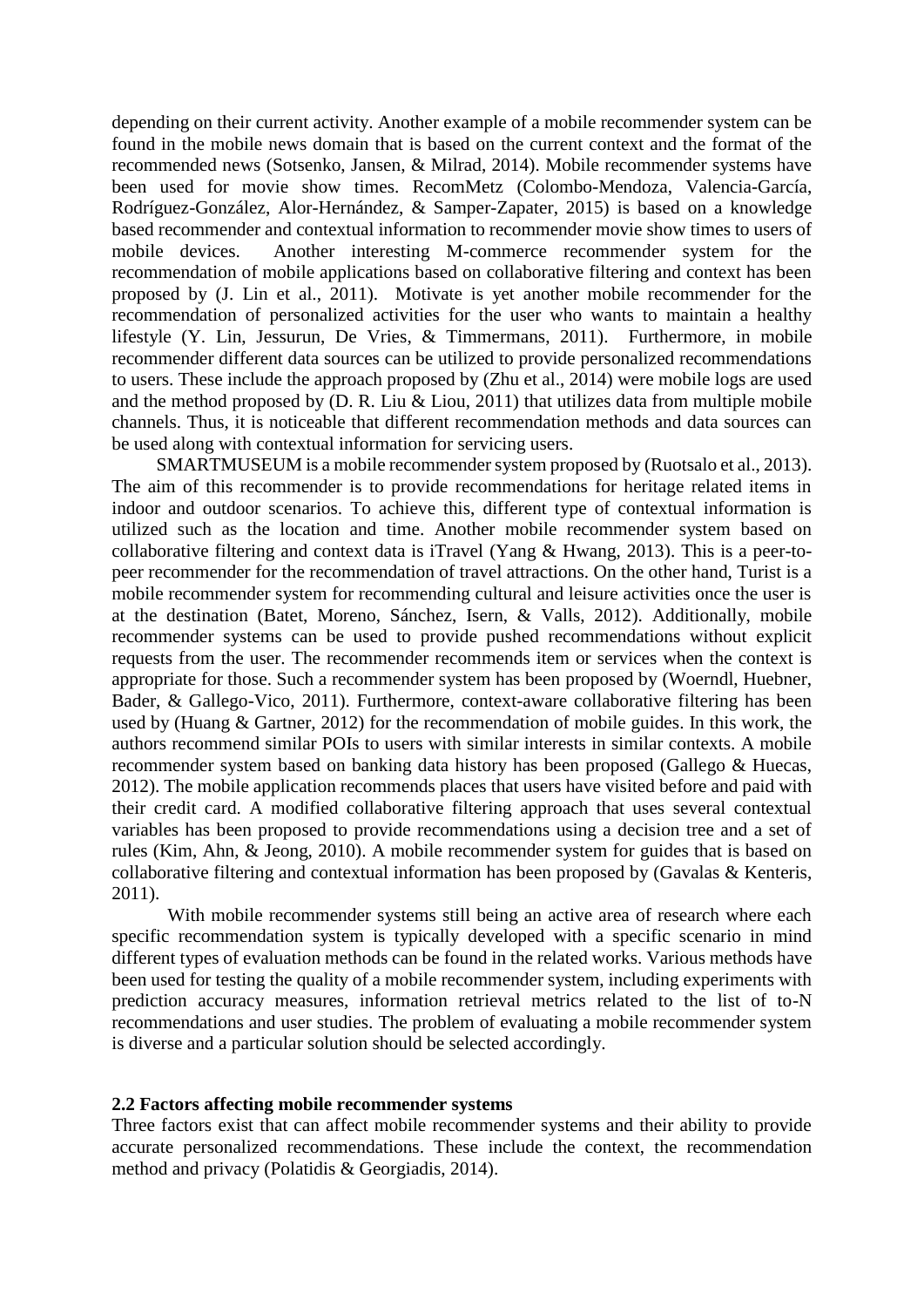### **2.2.1 Context**

Context is used by mobile recommender systems to provide accurate personalized recommendations to users who are constantly moving. Different context types can be used according to the scenario and could include amongst others: The location, time and the weather. Location-based services are based on contextual data and information can be collected either implicitly or explicitly (Adomavicius & Tuzhilin, 2015; Ricci, 2010). Furthermore, contextawareness in mobile computing is a paradigm wherein applications can discover contextual information using the sensors of the mobile device and an application can automatically adjust its behavior according to the context. In contrast, desktop computers can use context variables for their applications but not adapt well in changing environments. In addition, mobile context information might come from other environmental sources such as traffic or peers that are in proximity. Although these variables can be entered in desktop computing as well, this has to be done in a manual way (Musumba & Nyongesa, 2013; Polatidis, Georgiadis, Pimenidis, & Stiakakis, 2017; Sarwat et al., 2015).

The application of the context variables in the recommendation process can be made in three different ways (Adomavicius & Tuzhilin, 2015):

**Contextual pre-filtering.** This is a method where context is used to filter out any data that are not relevant and then the recommendation method is applied.

**Contextual post-filtering.** This is a method where the recommendations method is initially used to derive recommendations and then the context is applied to sort out any irrelevant data.

**Contextual modeling.** This is a method where the recommendation function is designed in a way that the context is utilized within.

### **2.2.2 Recommendation method**

A recommendation method is used to suggest items or services to users and is a necessary part of mobile recommender systems. The most widely known recommendation methods are (Bobadilla et al., 2013; Lu et al., 2015): Collaborative filtering. This is a method that utilizes similar rating history between users to recommend items or services. This works by asking users to submit numerical ratings and then a function is used to search between user ratings for similar users and provide the recommendations (Shi et al., 2014). Content-based filtering is a method that is based on keywords supplied by users and uses them to match item descriptions (Konstan & Riedl, 2012). Knowledge based filtering is a method that is based on inferences and domain knowledge to make recommendations. Finally, hybrid methods use a combination of two or more methods to provide recommendations (Jannach et al., 2010).

### **2.2.3 Privacy**

Mobile recommender systems offer the user the possibility of receiving personalized recommendations in constantly moving environments. However, this possibility comes with a privacy cost, since user data might be processed in unexpected ways by service provides. Thus, the user attitude towards the mobile recommendation process might be negative (Mettouris & Papadopoulos, 2014). At present most privacy protection techniques rely on location protection, while steps have been made towards the protection of different context data (Polatidis, Georgiadis,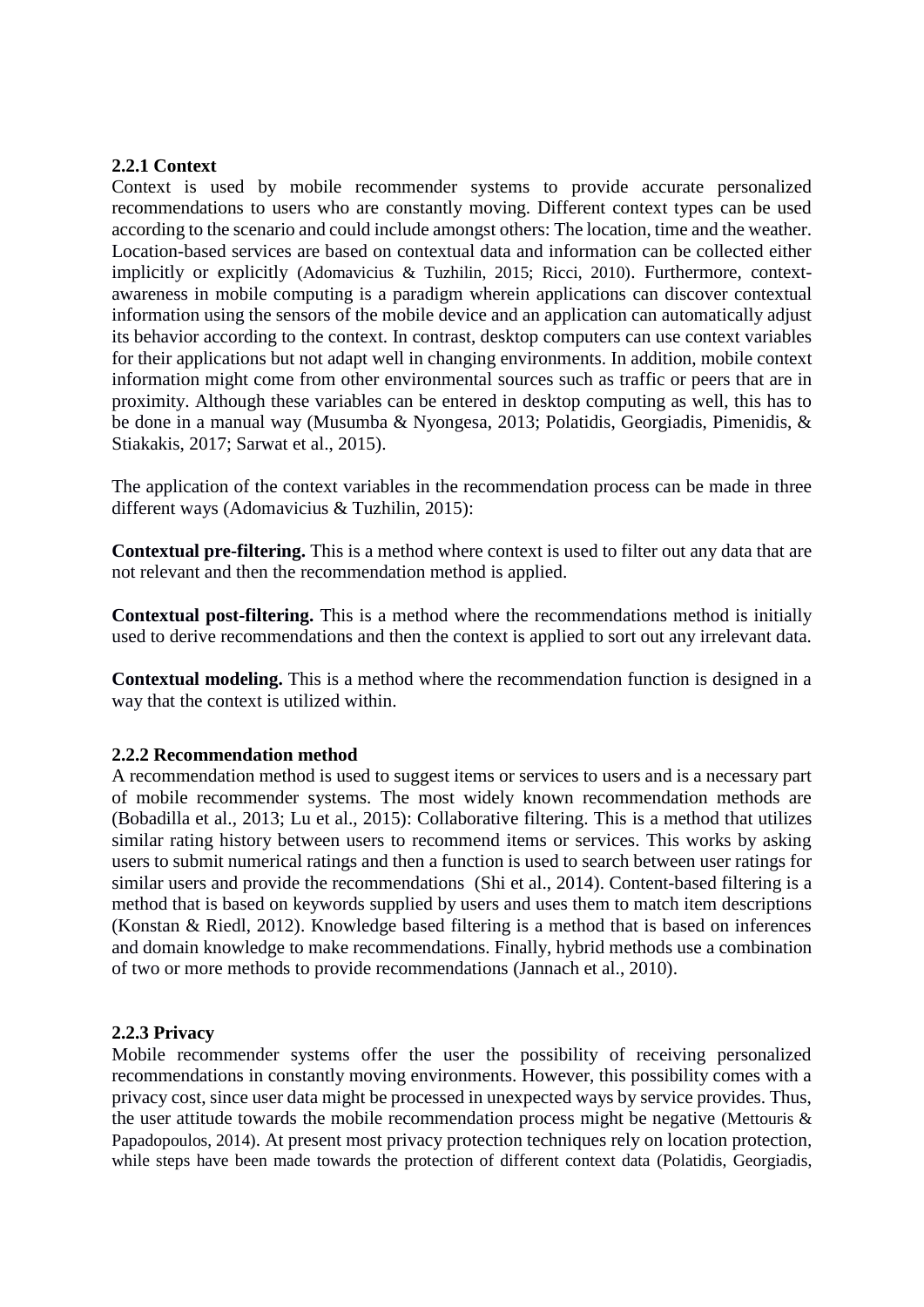Pimenidis, & Stiakakis, 2017). Privacy is considered very important and should be addressed properly, thus making mobile recommender systems more usable and protect user data.

### **2.3 Motivating scenario**

In this section, we describe a scenario that motivates towards the use of mobile recommender systems. This scenario shows the benefits that a user gains if a mobile recommender system is used. The example that follows is from a fictional user Bob who uses a fictional mobile application MobiApp, which can be installed in smartphones or tablets. This application recommends movies to users according to previous rating history and available context parameters.

### **2.3.1 Example scenario**

Alice is at her home with her friend Bob on a Saturday evening, while outside it is raining. They are relaxing until to the point where Bob brings up the idea of watching a movie. Since, they can't decide what to watch, Bob, offers to use MobiApp in his smartphone to assist him in finding a movie to watch with his friend Alice. Then, he opens the application and selects the option of receiving recommendations to his screen. MobiApp then uses collaborative filtering to find relevant recommendations and applies contextual information (such as location, company) to sort irrelevant movies out. Figure 2 gives a high-level overview of how MobiApp works.



**Figure 2.** MobiApp recommendation process

MobiApp maintains a database where registered users of the app can submit their ratings. The recommender then communicates with the database and then applies collaborative filtering to come up with a list of top-N recommendations. At the next step, the contextual information is sent from the mobile device to the server so the irrelevant movies according to the current context are not recommended. At this moment the server has received various private information from the user, which needs to be protected using appropriate measures (Kato et al., 2012; Kido, Yanagisawa, & Satoh, 2005; Polatidis, Georgiadis, Pimenidis, & Stiakakis,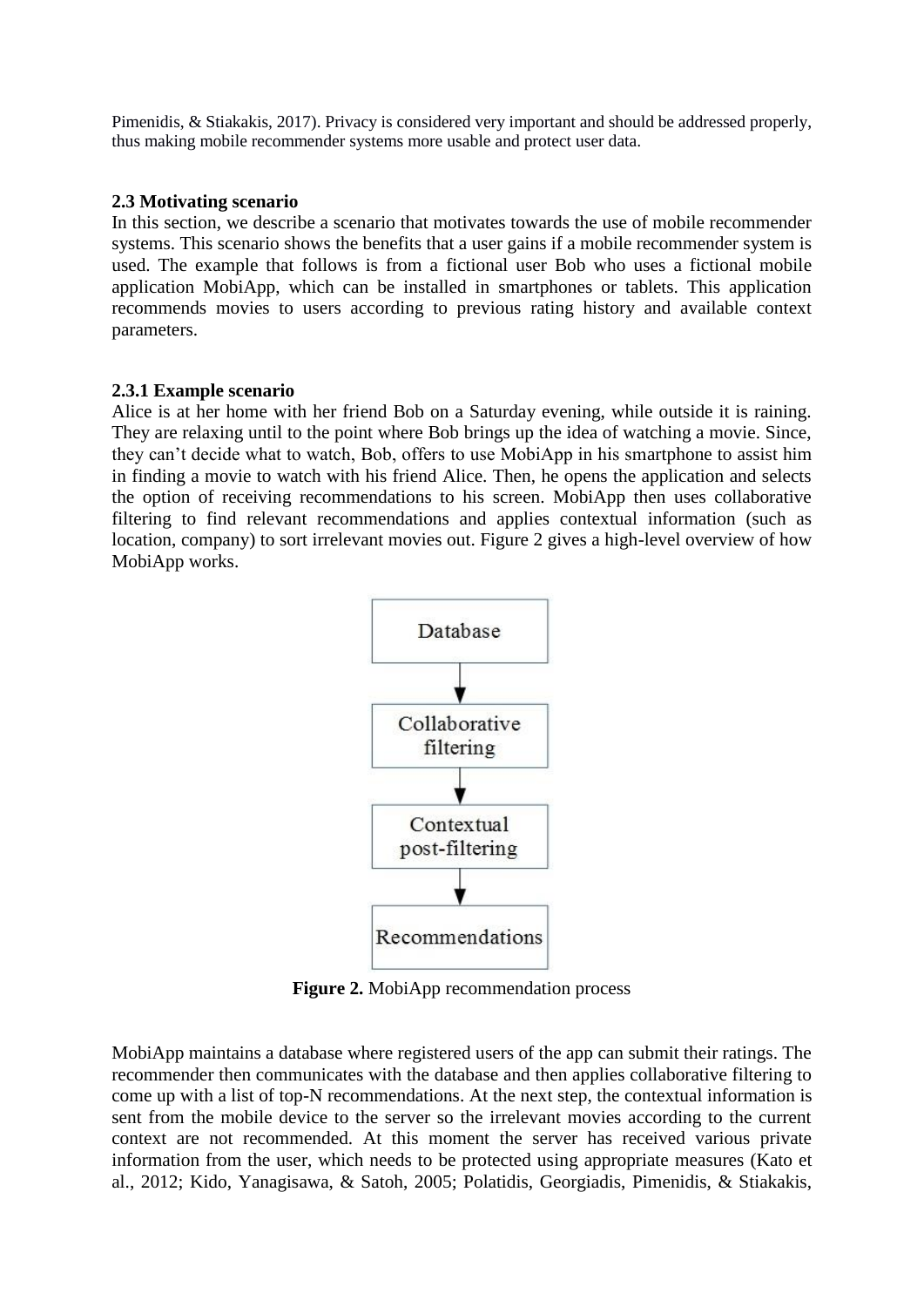2017). Finally, at the end of the movie Bob is asked by MobiApp to rate the movie they just watched with Alice. An appropriate user interface pops up in the screen offering different numerical values for Bob to choose from. The user can now freely submit his rating for the movie.

In summary the steps made by Bob to produce a list of top-N recommendations in his smartphone are as follows:

- 1. Opens MobiApp.
- 2. Selects the option 'receive recommendations'.
- 3. MobiApp applies collaborative filtering based on Bob's rating history.
- 4. MobiApp applies contextual specified parameters (e.g. location and company).
- 5. The list of top-N recommendations is displayed.

It is important to understand that the list of recommendations is initially created from Bob's rating history but the order of the top-N recommendations and the decision whether a recommendation will be included in the list of the displayed recommendations is made after the contextual parameters are taken into consideration. For example, if Bob is alone at home and his mood is down a different list of recommendations will be provided compared with when he is located at Alice's house, the weather is bad, but both feel great. In (Košir, A., Odic, A., Kunaver, M., Tkalcic, M., & Tasic, 2011) there is a detailed explanation of contextual variables that have been identified as useful in context-aware movie recommendation environments. The description of the 12 contextual variables is shown in table 1 and these variables have been used with collaborative filtering in their LDOS-CoMoDa movie recommendation dataset. A mobile recommender system either for movies or other products or services should be specifically developed with the application domain in mind and permit the user to either use contextual variables automatically or enter any of the information manually. Furthermore, the statistical description of the dataset is shown in table 2. The LDOS-CoMoDa dataset is based on user ratings from 1 to 5 from 95 users on 961 items. Assuming that one of the users is Bob then some of the ratings belong to him. These ratings along with similar ratings from other users in the database will be used by a collaborative filtering algorithm to identify a list of temporary top-N recommendations which will change after the request for the inclusion of contextual data. Finally, note that for this scenario collaborative filtering has been used. There are other types of recommenders such as content-based, knowledge based and hybrid approaches that can be used in the recommendation process (Bobadilla et al., 2013). In addition to that, the contextual filtering can be done either before the recommendation method is used, after the recommendation method is used or using recommendation methods with integrated contextual filtering (Adomavicius & Tuzhilin, 2015).

| <b>Table 1. Description</b> | <b>Table 1. Description</b> | <b>Table 1.</b> Description |
|-----------------------------|-----------------------------|-----------------------------|
| of Context Variables        | of Context Variables        | of Context Variables        |
| of LDOS-CoMoDa              | of LDOS-CoMoDa              | of LDOS-CoMoDa              |
| dataset                     | dataset                     | dataset                     |
| Time                        | 1 to $4$                    | $1 = morning,$              |
|                             |                             | $2 =$ afternoon,            |
|                             |                             | $3 = even$ ing, $4 = night$ |
| Daytype                     | $1 \text{ to } 3$           | 1=working, 2=weekend,       |
|                             |                             | $3 = h \text{oliday}$       |
| Season                      | 1 to 4                      | $1 = spring, 2 = summer,$   |
|                             |                             | 3=autumn, 4=winter          |
| Location                    | 1 to $3$                    | 1=home, $2$ =public,        |
|                             |                             | 3=friend's house            |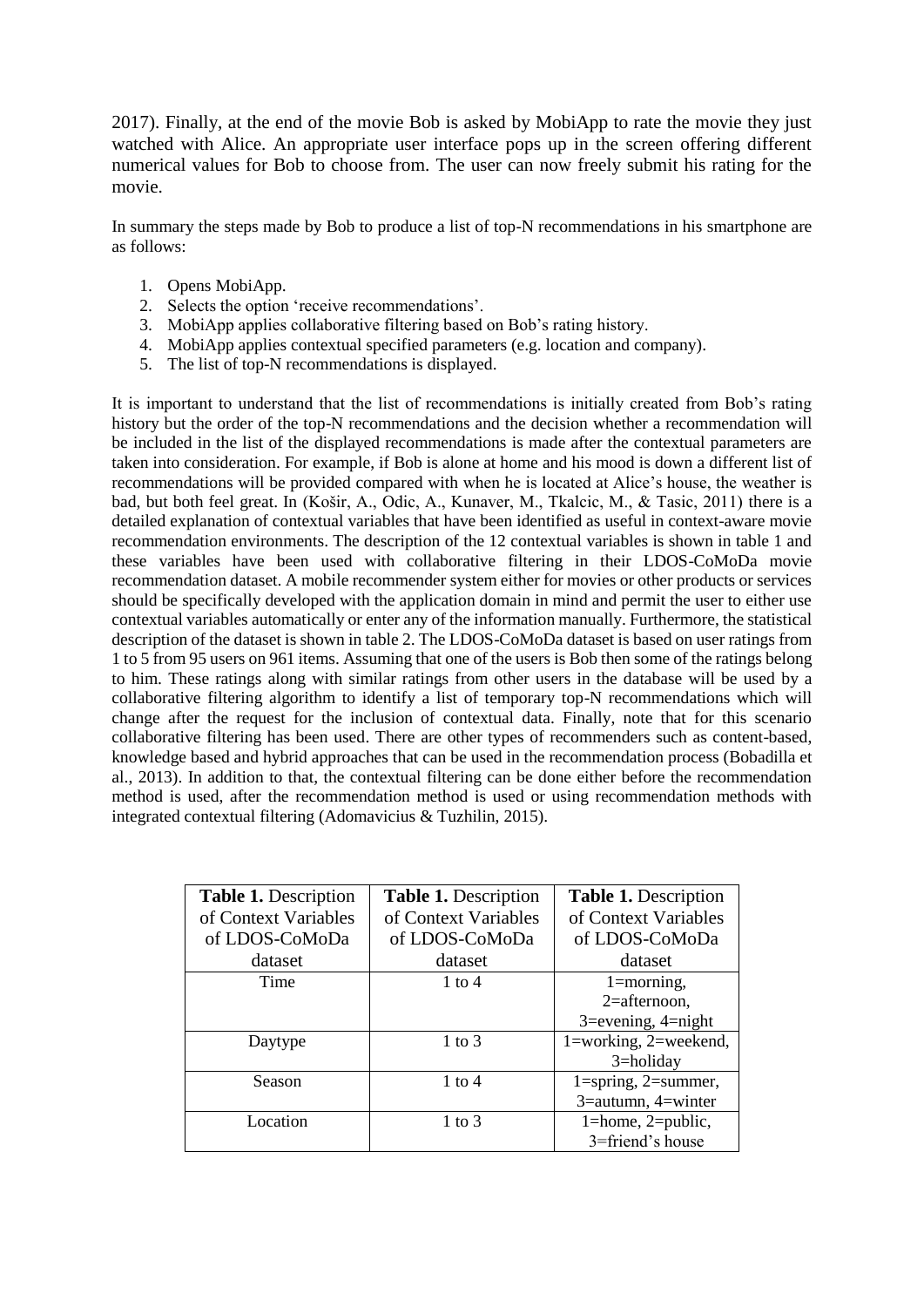| Weather     | $1$ to $5$ | $1 =$ sunny, $2 =$ rainy,                  |
|-------------|------------|--------------------------------------------|
|             |            | $3 =$ stormy, $4 =$ snowy,                 |
|             |            | $5 =$ cloudy                               |
| Social      | 1 to $7$   | 1=alone, 2=partner,                        |
|             |            | $3 =$ friends,                             |
|             |            | 4=colleagues,                              |
|             |            | 5=parents, 6=public,                       |
|             |            | $7 = family$                               |
| endEmo      | $1$ to $7$ | $1 = sad$ , $2 = happy$ ,                  |
|             |            | $3 = \text{scared}, 4 = \text{surprised},$ |
|             |            | 5=angry, 6=disgusted,                      |
|             |            | $7$ =neutral                               |
| dominantEmo | $1$ to $7$ | $1 = sad, 2 = happy,$                      |
|             |            | $3 = \text{scared}, 4 = \text{surprised},$ |
|             |            | 5=angry, 6=disgusted,                      |
|             |            | $7$ =neutral                               |
| Mood        | $1$ to $3$ | $1 = positive, 2 = neutral,$               |
|             |            | $3$ =negative                              |
| Physical    | $1$ to $2$ | 1=healthy, $2=11$                          |
| Decision    | $1$ to $2$ | $1 = By$ user, $2 = By$ other              |
| Interaction | $1$ to $2$ | 1=first, 2=number of                       |
|             |            | interactions, after first                  |

**Table 1.** Description of Context Variables of LDOS-CoMoDa dataset

| <b>Description</b>                 | <b>Value</b> |
|------------------------------------|--------------|
| Users                              | 95           |
| Items                              | 961          |
| Ratings                            | 1665         |
| Average age of users               | 27           |
| Countries                          | 6            |
| Cities                             | 18           |
| Maximum submitted ratings from one | 220          |
| user                               |              |
| Minimum submitted ratings from one |              |
| user                               |              |

**Table 2.** Statistical description of LDOS-CoMoDa dataset

# **3. Findings**

### **3.1 Links between mobile and web-based recommender systems**

Mobile recommender systems develop on top of e-Commerce recommender systems with a specific mobile recommendation scenario in mind (Lathia, 2015; Polatidis & Georgiadis, 2014; Polatidis, Georgiadis, Pimenidis, & Stiakakis, 2017; Ricci, 2010; Rodríguez-Hernández & Ilarri, 2016). Thus web-based technologies need to be utilized and adapted according to the scenario. Web-based recommender systems are based mostly on a recommendation method and on a privacy preservation method such as:

• Collaborative filtering.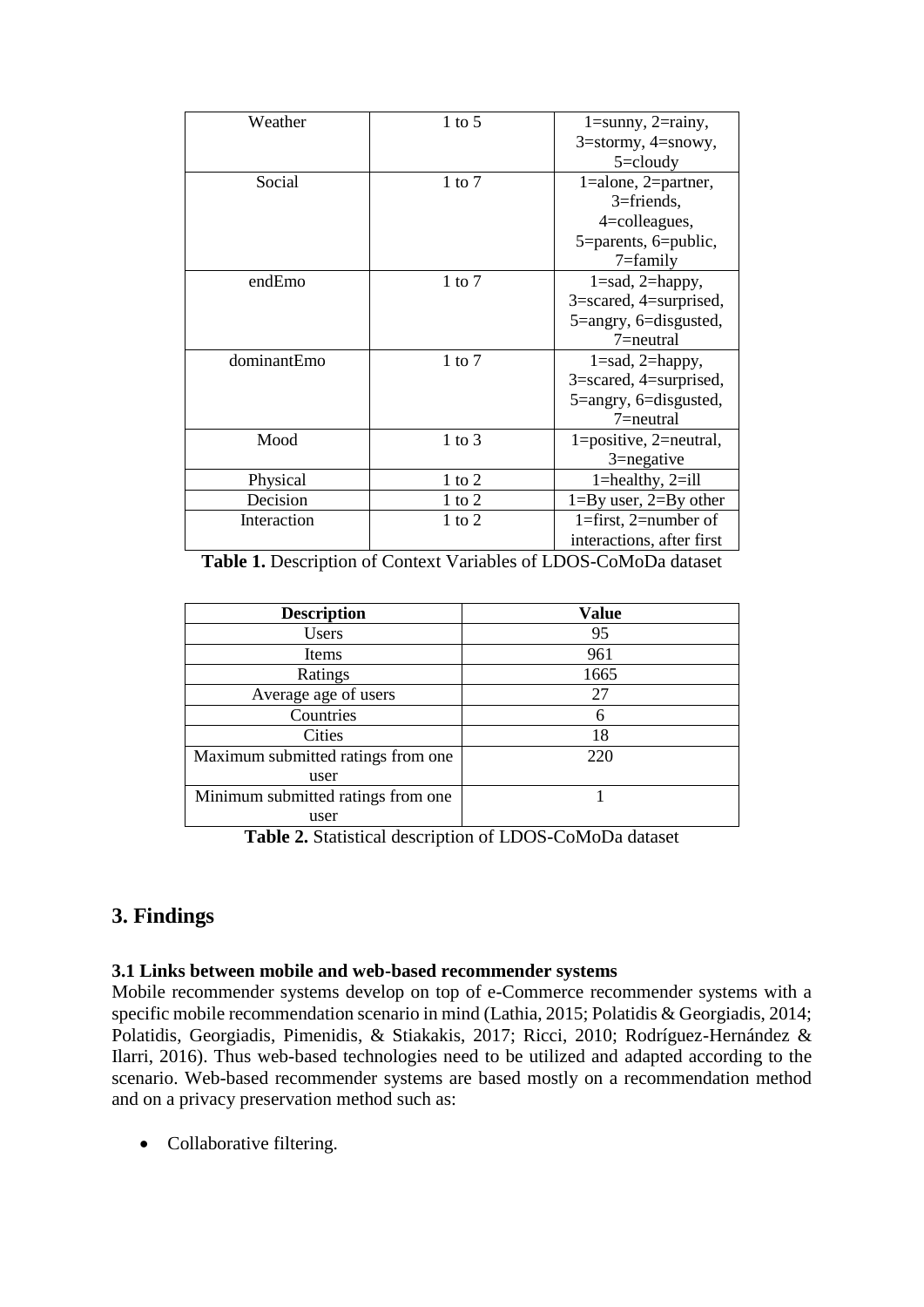A method that preserves user privacy while user ratings are submitted and used by collaborative filtering methods.

In addition, mobile environments need to:

 Utilize context parameters to provide personalized recommendations based on variables such as the location, the weather and time of day among others.

Recommendations provided in mobile devices typically use collaborative filtering as the recommendation algorithm, a privacy preservation method that perturbs user submitted ratings before these are submitted to the server, utilizes context parameters and are applied according to a specific recommendation scenario in mind according to the requirements.

Thus, we identify three research problems that need to be taken into consideration while developing mobile recommender systems.

- 1. Collaborative filtering
- 2. Privacy-preserving collaborative filtering
- 3. Context privacy

### **3.1.1 How can the quality of collaborative filtering recommendations be improved?**

Collaborative filtering is widely used in web and mobile environments to provide suggestions of items or services to users, which include the recommendations of movies, books, general products or users to users (Jannach et al., 2010; Polatidis & Georgiadis, 2016; Shi et al., 2014). Therefore, users can benefit from finding relevant items without the burden of manually searching and companies could grow extra profit from higher sales of items. Additionally, the computational needs for the company are reduced, since the users normally will not bother making several search attempts to find relevant items. Recommender systems and collaborative filtering are valuable tools for both a user and a company and if an algorithm can produce quality results is beneficial for both sides. In the literature there are several methods that improve the quality of recommender system output, when compared to traditional methods, by providing more relevant top-N recommendations to the user (Gan & Jiang, 2013; Polatidis & Georgiadis, 2016). The quality of relevant top-N recommendations can be measured in terms of precision and recall, which is beyond the scope of this paper. Relevant information about evaluating recommender systems can be found in (Bellogin, Castells, & Cantador, 2011; Herlocker, Konstan, Terveen, & Riedl, 2004). Different recommendation methods offer different outputs according the dataset and how they work. In terms of precision and recall the higher the value the higher the quality of the recommendations.

Thus, in H1 we hypothesize that:

*H1 (a): The quality of collaborative filtering recommendations in mobile environments should be as high as possible.*

*H1 (b): Users of mobile devices want to find the most relevant recommendations in the top of their list when compared to users of web-based systems.*

This hypothesis can be validated according to the application domain and the scenario. When a mobile recommender system is developed, then it should use real data and be used by real users in the context that it has been developed for. Then, the feedback received by the users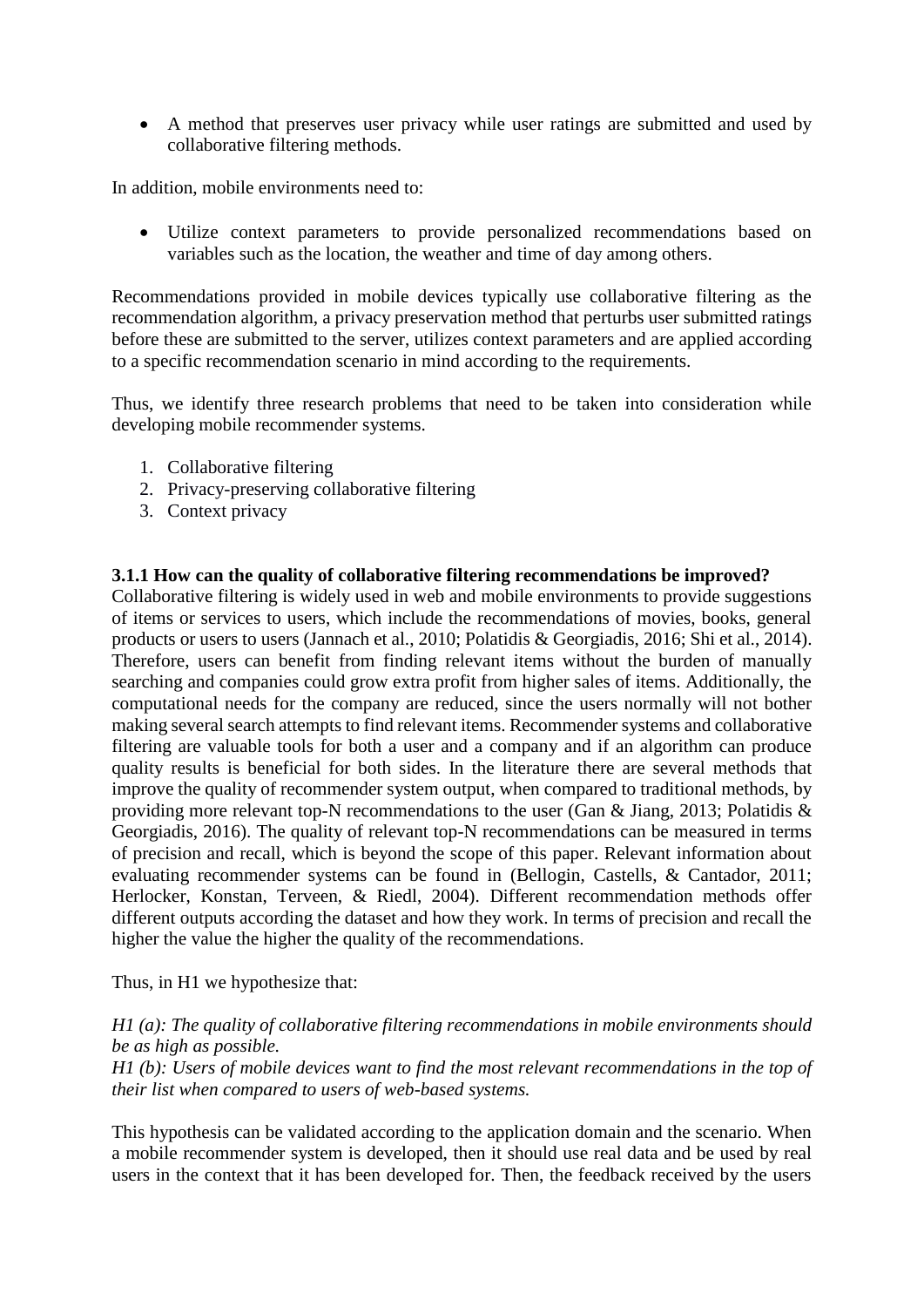can be used to validate the results. There are studies available that have been used in such situations (Anacleto, Figueiredo, Almeida, & Novais, 2014; Baltrunas et al., 2011; Baltrunas, Ludwig, Peer, & Ricci, 2012).

### **3.1.2 How can user privacy be protected when collaborative filtering systems are used?**

Privacy-preserving collaborative filtering methods can be used to protect user privacy. Different protection methods can be found in the literature (Boutet, A., Frey, D., Guerraoui, R., Jégou, A., & Kermarrec, 2016; Polatidis, Georgiadis, Pimenidis, & Mouratidis, 2017; Songjie Gong, 2011; Tada, Kikuchi, & Puntheeranurak, 2010; Yakut & Polat, 2012). These methods add a level of noise to the data, thus providing a level of protection which comes with a decrease in terms of the quality of the top-N recommendations. Any of these methods can be used to perturb data and then a recommendation method can use the perturbed data to provide usable recommendations.

### Thus, in H2 we hypothesize that:

## *H2: Users of mobile devices want a layer of protection like the needs of web-based systems users.*

This hypothesis has been based on the idea that privacy-preserving collaborative filtering in web based recommender systems is important. Thus, we assume that users of mobile recommender systems that utilized collaborative filtering will want to preserve their privacy as well. To validate this hypothesis a user based survey should be conducted. This survey should present the facts of privacy and how personal data can be used by third, most of the time unauthorized, parties.

### **3.1.3 How can user privacy be protected when context parameters are utilized?**

Privacy is an important issue in recommender systems and most techniques are either based on collaborative filtering rating privacy or location privacy. With users moving constantly and by using different contextual variables to receive personalized recommendations, all these data are communicated with services providers (Gamecho et al., 2015; Polatidis, Georgiadis, Pimenidis, & Stiakakis, 2017). Although, in the literature some work towards the protection of context data has been done, more work towards this direction will be necessary (Polatidis, Georgiadis, Pimenidis, & Stiakakis, 2017).

Thus, in H3 we hypothesize that:

*H3 (a): Context is a very important aspect in mobile recommender systems. H3 (b): The use of context variables is necessary to receive recommendations of high quality in mobile recommender systems. H3 (c): It is vital to protect user privacy, while context variables are used.*

This hypothesis has been proven to an extend in specific studies that involved the use of mobile recommender systems in various domains including tourism and commerce (Anacleto et al., 2014; Fang et al., 2012; Yang & Hwang, 2013). To validate this hypothesis, software developers or researchers should develop a mobile recommender system for a specific application domain and ask real users to use it and receive feedback on the outcome with and without the use of context-variables. Furthermore, it should be made clear to the users of such a system what the privacy concerns regarding context variables are. The protection of context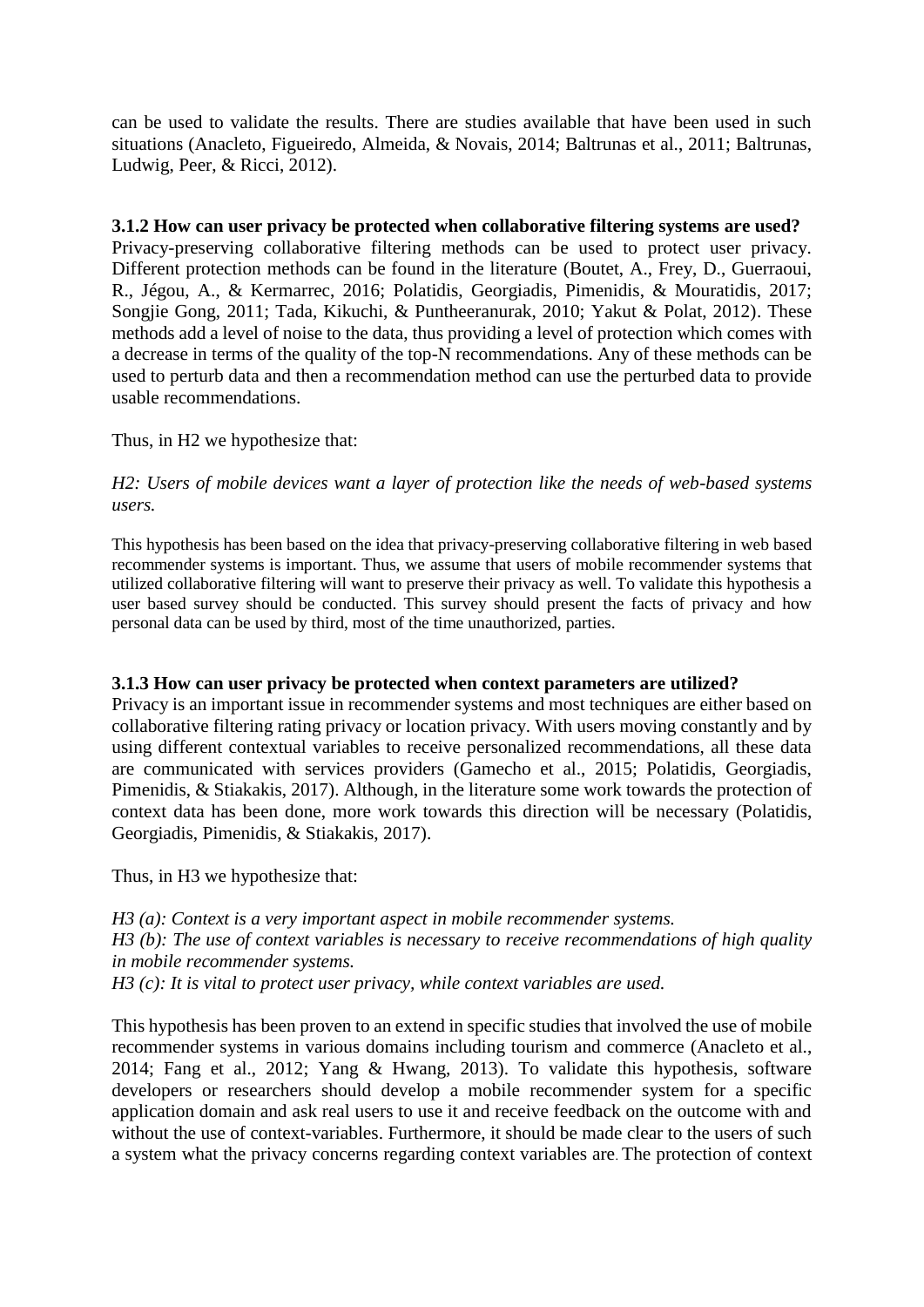aware recommender system variables in mobile recommender systems is explained in detail in (Polatidis, Georgiadis, Pimenidis, & Stiakakis, 2017).

### **3.2 Future research directions**

Mobile recommender systems is still an active area of research with open issues remaining. The most important future research directions have been identified and listed below.

**A framework for the delivery of mobile recommender systems.** One future research direction is the delivery of a complete framework for mobile recommender systems, with an aim of bridging the gap between mobile computing and recommender systems. Relevant work in mobile recommender systems points towards a direction where an integrated framework needs to exist. Thus, a part of future work could concentrate on the proposal of a framework for developing mobile recommender systems. The framework will utilize different recommendation methods, use them according to the current scenario and provide different options for privacy preserving recommendations depending on the recommendation algorithm and context settings used. However, this research direction includes the evaluation of the system using real world data, well established metrics and by engaging with real users in every stage of the process. Furthermore, each method of such the framework should be evaluated separately from the others and as an integrated whole at the end.

**Resolve the complexity of context data.** A second future research direction will have to deal with the complexity of context data. Towards this direction both structured and unstructured data can be collected using different sources. The form of these data tends to be both complex and large, thus it will be difficult to process them. It will be necessary to develop appropriate technologies to deal with the storing, search and retrieval of contextual information and as a result more information will be available, which will result in more accurate recommendations.

**Personalized advertisements.** A third research direction relates to the concept that current mobile recommender systems are developed with specific requirements in mind (e.g. for specific tourism tasks). However, with the availability of different data from different sources the possibility of understanding users better and provide more personalized advertisements or marketing of certain products or services that are more relevant to both the user and its current scenario could be delivered.

**Explanations.** A fourth research direction should be directed towards the explanation of the recommendations. Since, explanations are very important in recommender systems and with the special characteristic of mobile devices different ways should be found to provide satisfactory explanations to users.

**Privacy.** A fifth research direction will be towards context privacy protection. Although initial steps have been made more extensive work will need to take place for protecting the privacy of users utilizing enormous amounts of context data while the speed and the accuracy of the recommender system remains reasonable.

**Spam.** A sixth research direction will have to be towards spam protection. A big challenge for recommender systems is the protection from shilling attacks. Positive or negative ratings are inserted deliberately to promote certain products and while certain measures exist to prevent those, these do not apply to contextual data. Nowadays, with the popularity of mobile devices increasing and with mobile recommender systems available for different domains, research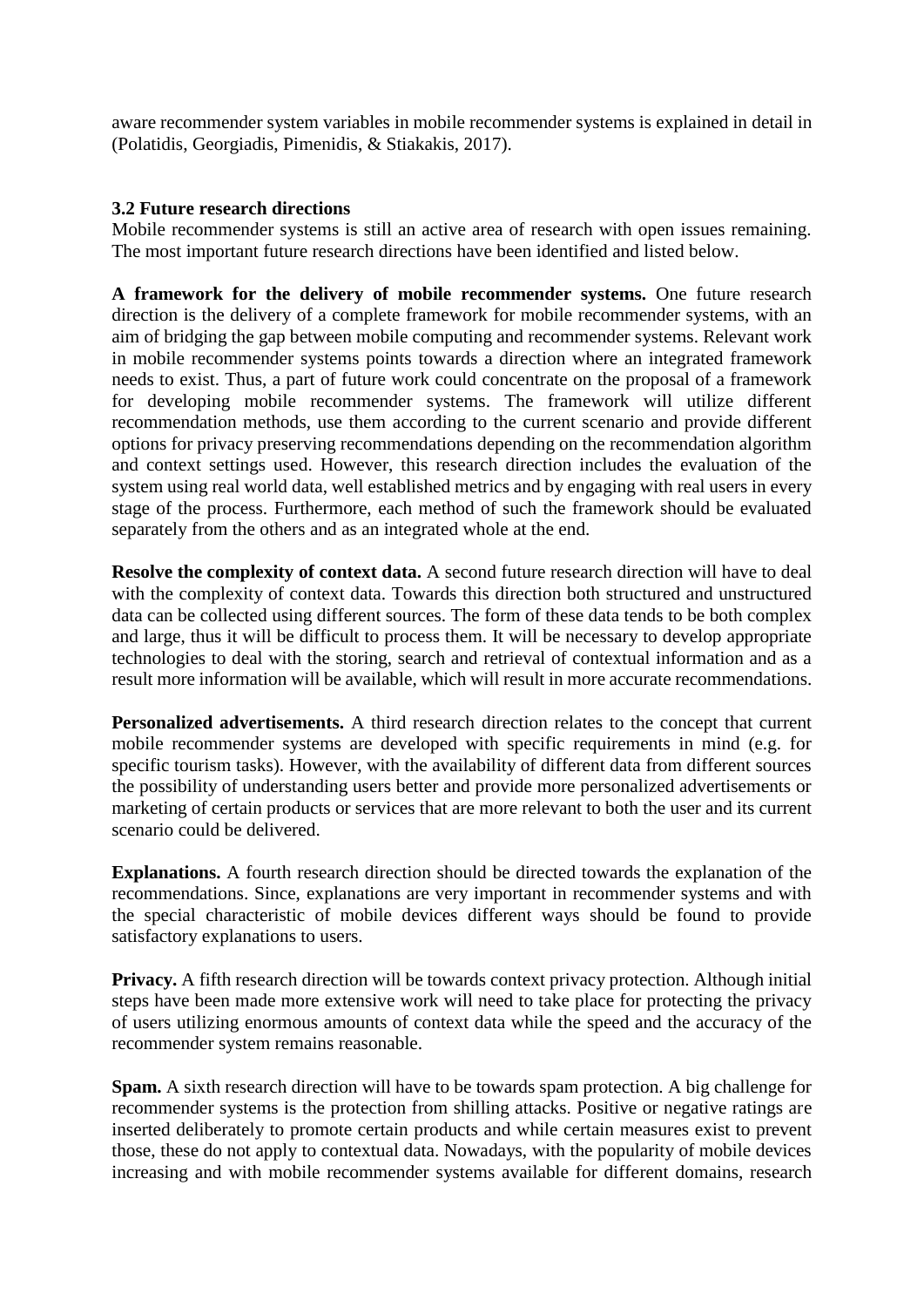will need to take place to provide systems that will protect users of context-aware mobile recommender systems from possible attackers.

### **4. Conclusions**

This work examined the concepts behind the development of mobile recommender systems and concludes that there exists a gap between recommender systems and mobile computing that needs to be filled. Mobile computing and recommender systems should be more tightly integrated, thus resulting in the research field of mobile recommender systems. Now, various web-based recommendations technologies (such as recommendation and privacy algorithms) are modified to be used in mobile devices. Recommender systems in mobile environments carry most of the characteristics found in e-Commerce recommenders.

However, it is noted that the use of algorithm selection or privacy preserving technologies should be selected based on the domain and the scenario. Furthermore, any method combination could fit well together but every system has its strengths and limitations. In addition, not all methods mentioned here might be appropriate for the scenario in mind. Provided that the research components are combined and tested in various mobile recommendation scenarios then more useful conclusions could be derived. Furthermore, stronger conclusions can be derived with the use of the components in scenarios where real users are engaged, and observational evaluation techniques used to monitor the users using the mobile recommender system.

Mobile recommender systems build on top of web-based recommender systems and with a specific scenario in mind. For this purpose, web-based techniques are used and in the literature most work is directed towards the development of specific mobile recommender systems or towards the improvement of accuracy or privacy techniques. Improvements in these directions are useful for recommender systems but not enough to bridge the gap between mobile computing and recommender systems. Research needs to take place in various parts and how these can be combined to offer integrated solutions. As already discussed, future work should focus on the delivery of a complete framework and towards the delivery of practical solutions to issues such as context data complexity, personalized advertisements, explanations, privacy and spam.

#### **References**

- Adomavicius, G., & Tuzhilin, A. (2015). Context-aware recommender systems. In *Recommender Systems Handbook, Second Edition* (pp. 191–226). https://doi.org/10.1007/978-1-4899-7637-6\_6
- Anacleto, R., Figueiredo, L., Almeida, A., & Novais, P. (2014). Mobile application to provide personalized sightseeing tours. *Journal of Network and Computer Applications*, *41*(1), 56–64. https://doi.org/10.1016/j.jnca.2013.10.005
- Baltrunas, L., Kaminskas, M., Ludwig, B., Moling, O., Ricci, F., Aydin, A., … Schwaiger, R. (2011). InCarMusic: Context-aware music recommendations in a car. In *Lecture Notes in Business Information Processing* (Vol. 85 LNBIP, pp. 89–100). https://doi.org/10.1007/978-3-642-23014-1\_8
- Baltrunas, L., Ludwig, B., Peer, S., & Ricci, F. (2012). Context relevance assessment and exploitation in mobile recommender systems. In *Personal and Ubiquitous Computing* (Vol. 16, pp. 507–526). https://doi.org/10.1007/s00779-011-0417-x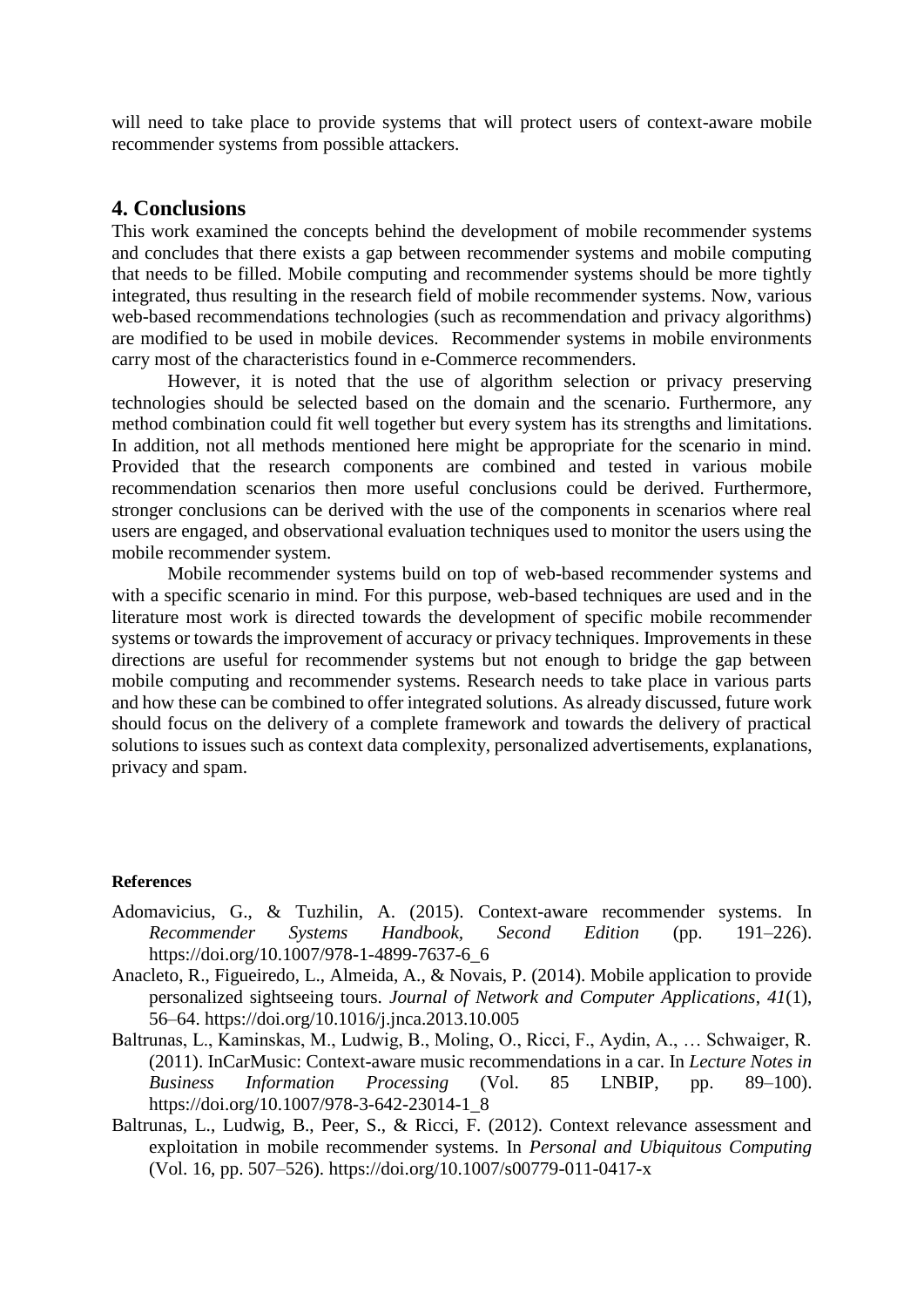- Batet, M., Moreno, A., Sánchez, D., Isern, D., & Valls, A. (2012). Turist@: Agent-based personalised recommendation of tourist activities. *Expert Systems with Applications*, *39*(8), 7319–7329. https://doi.org/10.1016/j.eswa.2012.01.086
- Bellogin, A., Castells, P., & Cantador, I. (2011). Precision-oriented evaluation of recommender systems. In *Proceedings of the fifth ACM conference on Recommender systems - RecSys '11* (p. 333). https://doi.org/10.1145/2043932.2043996
- Bobadilla, J., Ortega, F., Hernando, A., & Gutiérrez, A. (2013). Recommender systems survey. *Knowledge-Based Systems*, *46*, 109–132. https://doi.org/10.1016/j.knosys.2013.03.012
- Boutet, A., Frey, D., Guerraoui, R., Jégou, A., & Kermarrec, A. M. (2016). Privacy-preserving distributed collaborative filtering. *Computing*, *98*(8), 827–846.
- Colombo-Mendoza, L. O., Valencia-García, R., Rodríguez-González, A., Alor-Hernández, G., & Samper-Zapater, J. J. (2015). RecomMetz: A context-aware knowledge-based mobile recommender system for movie showtimes. *Expert Systems with Applications*, *42*(3), 1202–1222. https://doi.org/10.1016/j.eswa.2014.09.016
- Fang, B., Liao, S., Xu, K., Cheng, H., Zhu, C., & Chen, H. (2012). A novel mobile recommender system for indoor shopping. *Expert Systems with Applications*, *39*(15), 11992–12000. https://doi.org/10.1016/j.eswa.2012.03.038
- Gallego, D. V., & Huecas, G. (2012). Generating Context-aware Recommendations using Banking Data in a Mobile Recommender System. *ICDS 2012 : The Sixth International Conference on Digital Society Generating*, (c), 73–78.
- Gamecho, B., Minon, R., Aizpurua, A., Cearreta, I., Arrue, M., Garay-Vitoria, N., & Abascal, J. (2015). Automatic Generation of Tailored Accessible User Interfaces for Ubiquitous Services. *IEEE Transactions on Human-Machine Systems*, *45*(5), 612–623. https://doi.org/10.1109/THMS.2014.2384452
- Gan, M., & Jiang, R. (2013). Improving accuracy and diversity of personalized recommendation through power law adjustments of user similarities. *Decision Support Systems*, *55*(3), 811–821. https://doi.org/10.1016/j.dss.2013.03.006
- Gavalas, D., Kasapakis, V., Konstantopoulos, C., Mastakas, K., & Pantziou, G. (2013). A survey on mobile tourism Recommender Systems. In *2013 3rd International Conference on Communications and Information Technology, ICCIT 2013* (pp. 131–135). https://doi.org/10.1109/ICCITechnology.2013.6579536
- Gavalas, D., & Kenteris, M. (2011). A web-based pervasive recommendation system for mobile tourist guides. *Personal and Ubiquitous Computing*, *15*(7), 759–770. https://doi.org/10.1007/s00779-011-0389-x
- Gavalas, D., Konstantopoulos, C., Mastakas, K., & Pantziou, G. (2014). Mobile recommender systems in tourism. *Journal of Network and Computer Applications*. https://doi.org/10.1016/j.jnca.2013.04.006
- Herlocker, J. L., Konstan, J. A., Terveen, L. G., & Riedl, J. T. (2004). Evaluating collaborative filtering recommender systems. *ACM Transactions on Information Systems (TOIS)*, *22*(1), 5–53. https://doi.org/10.1145/963770.963772
- Huang, H., & Gartner, G. (2012). Using Context-Aware Collaborative Filtering for POI Recommendations in Mobile Guides. *Notes*, 131–146. https://doi.org/10.1007/ 978-3- 642-24198-7\_9
- Hussein, T., Linder, T., Gaulke, W., & Ziegler, J. (2014). Hybreed: A software framework for developing context-aware hybrid recommender systems. *User Modeling and User-Adapted Interaction*, *24*(1–2), 121–174. https://doi.org/10.1007/s11257-012-9134-z
- Jannach, D., Zanker, M., Felfernig, A., & Friedrich, G. (2010). *Recommender systems: An introduction*. *Recommender Systems: An Introduction*. https://doi.org/10.1017/CBO9780511763113
- Kato, R., Iwata, M., Hara, T., Suzuki, A., Xie, X., Arase, Y., & Nishio, S. (2012). A dummy-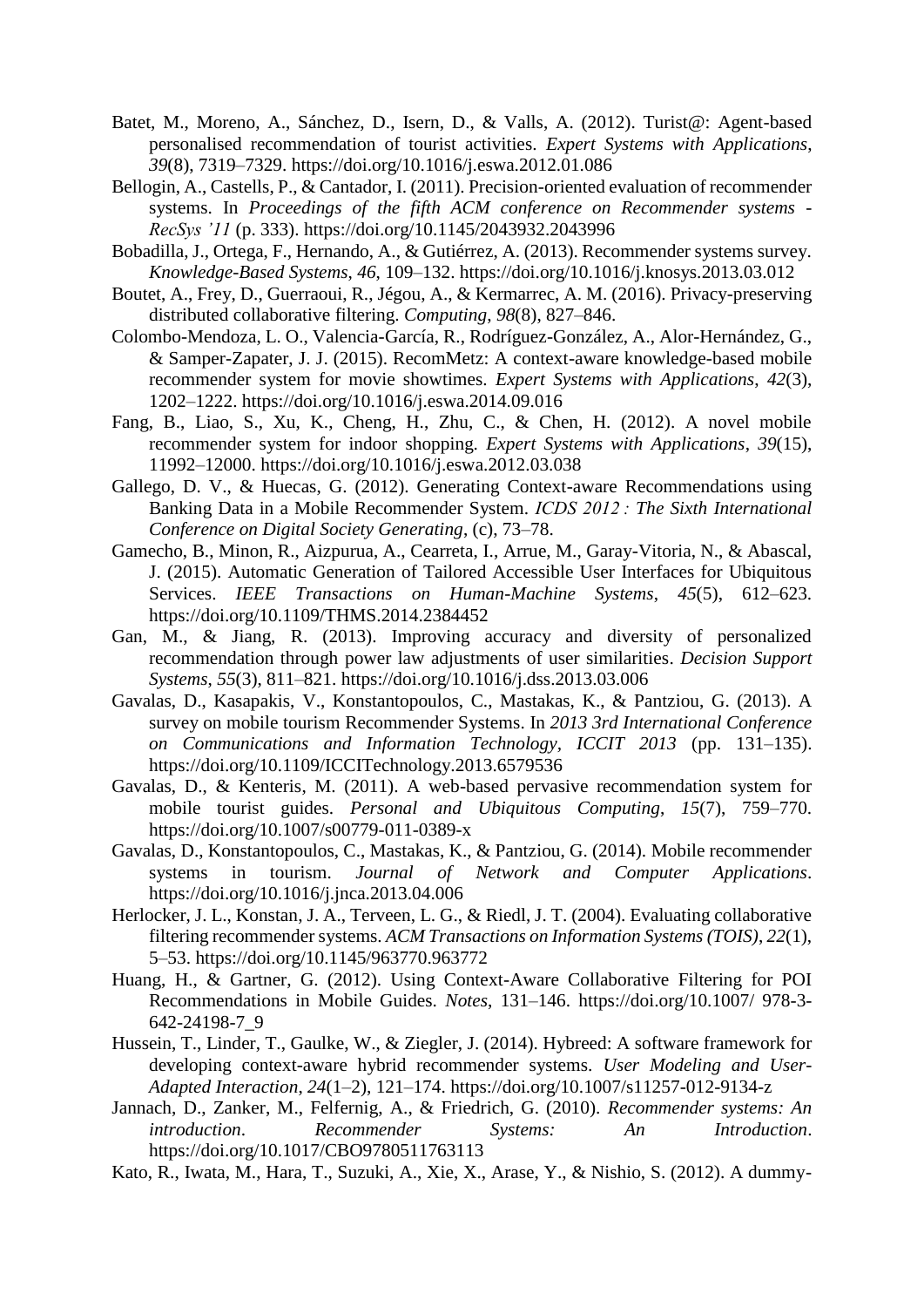based anonymization method based on user trajectory with pauses. *GIS'12*, 249–258. https://doi.org/10.1145/2424321.2424354

- Kido, H., Yanagisawa, Y., & Satoh, T. (2005). An anonymous communication technique using dummies for location-based services. In *Proceedings - International Conference on Pervasive Services, ICPS '05* (Vol. 2005, pp. 88–97). https://doi.org/10.1109/PERSER.2005.1506394
- Kim, K., Ahn, H., & Jeong, S. (2010). Context-aware Recommender Systems using Data Mining Techniques. *World Academy of Science, Engineering and Technology*, 357–362.
- Konstan, J. A., & Riedl, J. (2012). Recommender systems: From algorithms to user experience. *User Modeling and User-Adapted Interaction*. https://doi.org/10.1007/s11257-011-9112 x
- Košir, A., Odic, A., Kunaver, M., Tkalcic, M., & Tasic, J. F. (2011). Database for contextual personalization. *Elektrotehniški Vestnik*, *78*(5), 270–276.
- Lathia, N. (2015). The Anatomy of Mobile Location-Based Recommender Systems. In *Recommender Systems Handbook* (pp. 493–510). https://doi.org/10.1007/978-0-387- 85820-3
- Lemos, F. D. A., Carmo, R. A. F., Viana, W., & Andrade, R. M. C. (2012). Towards a contextaware photo recommender system. In *CEUR Workshop Proceedings* (Vol. 889).
- Lin, J., Li, X., Yang, Y., Liu, L., Guo, W., Li, X., & Li, L. (2011). A context-aware recommender system for M-commerce applications. In *Lecture Notes in Computer Science (including subseries Lecture Notes in Artificial Intelligence and Lecture Notes in Bioinformatics)* (Vol. 6890 LNCS, pp. 217–228). https://doi.org/10.1007/978-3-642- 23620-4\_25
- Lin, Y., Jessurun, J., De Vries, B., & Timmermans, H. (2011). Motivate: Context aware mobile application for activity recommendation. In *Lecture Notes in Computer Science (including subseries Lecture Notes in Artificial Intelligence and Lecture Notes in Bioinformatics)* (Vol. 7040 LNCS, pp. 210–214). https://doi.org/10.1007/978-3-642-25167-2\_27
- Liu, D. R., & Liou, C. H. (2011). Mobile commerce product recommendations based on hybrid multiple channels. In *Electronic Commerce Research and Applications* (Vol. 10, pp. 94– 104). https://doi.org/10.1016/j.elerap.2010.08.004
- Liu, Q., Ma, H., Chen, E., & Xiong, H. (2013). A Survey of Context-Aware Mobile Recommendations. *International Journal of Information Technology & Decision Making*, *12*(1), 139–172. https://doi.org/10.1142/S0219622013500077
- Lu, J., Wu, D., Mao, M., Wang, W., & Zhang, G. (2015). Recommender system application developments: A survey. *Decision Support Systems*, *74*, 12–32. https://doi.org/10.1016/j.dss.2015.03.008
- Mettouris, C., & Papadopoulos, G. A. (2014). Ubiquitous recommender systems. *Computing*, *96*(3), 223–257. https://doi.org/10.1007/s00607-013-0351-z
- Musumba, G. W., & Nyongesa, H. O. (2013). Context awareness in mobile computing: A review. *International Journal of Machine Learning and Applications*, *2*(1). https://doi.org/10.4102/ijmla.v2i1.5
- Polatidis, N., & Georgiadis, C. K. (2014). Factors Influencing the Quality of the User Experience in Ubiquitous Recommender Systems. In *Distributed, Ambient, and Pervasive Interactions SE - 35* (Vol. 8530, pp. 369–379). https://doi.org/10.1007/978-3-319-07788- 8\_35
- Polatidis, N., & Georgiadis, C. K. (2016). A multi-level collaborative filtering method that improves recommendations. *Expert Systems with Applications*, *48*, 100–110. https://doi.org/10.1016/j.eswa.2015.11.023
- Polatidis, N., Georgiadis, C. K., Pimenidis, E., & Mouratidis, H. (2017). Privacy-preserving collaborative recommendations based on random perturbations. *Expert Systems with*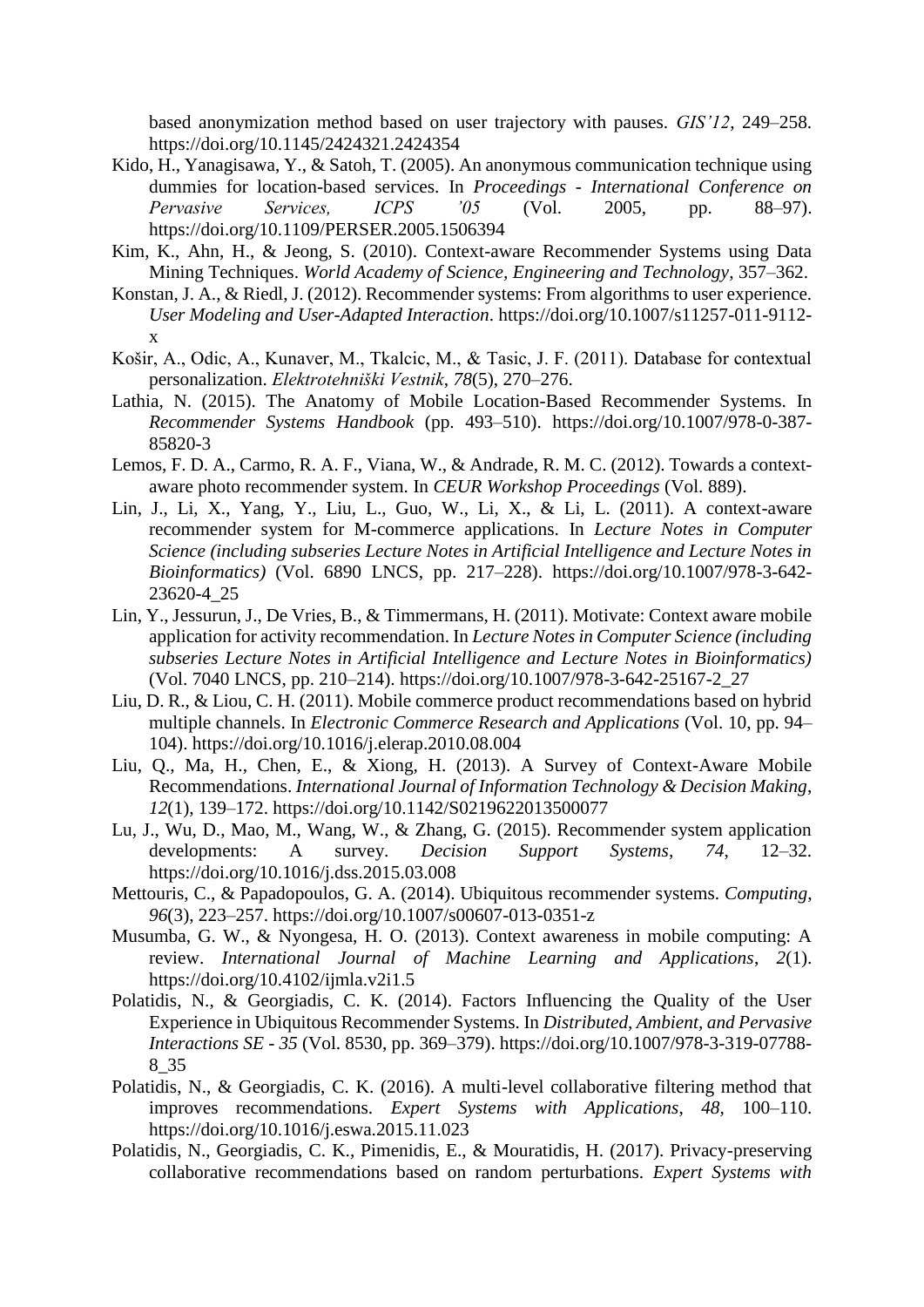*Applications*, *71*, 18–25. https://doi.org/10.1016/j.eswa.2016.11.018

- Polatidis, N., Georgiadis, C. K., Pimenidis, E., & Stiakakis, E. (2017). Privacy-preserving recommendations in context-aware mobile environments. *Information and Computer Security*, *25*(1), 62–79. https://doi.org/10.1108/ICS-04-2016-0028
- Ricci, F. (2010). Mobile Recommender Systems. *Information Technology & Tourism*, *12*(3), 205–231. https://doi.org/10.3727/109830511X12978702284390
- Rodríguez-Hernández, M. D. C., & Ilarri, S. (2016). Pull-based recommendations in mobile environments. *Computer Standards and Interfaces*, *44*, 185–204. https://doi.org/10.1016/j.csi.2015.08.002
- Ruotsalo, T., Haav, K., Stoyanov, A., Roche, S., Fani, E., Deliai, R., … Hyvönen, E. (2013). SMARTMUSEUM: A mobile recommender system for the Web of Data. *Journal of Web Semantics*, *20*, 50–67. https://doi.org/10.1016/j.websem.2013.03.001
- Sarwat, M., Bao, J., Chow, C.-Y., Levandoski, J., Magdy, A., & Mokbel, M. F. (2015). Context Awareness in Mobile Systems. In F. Colace, M. De Santo, V. Moscato, A. Picariello, F. A. Schreiber, & L. Tanca (Eds.), *Data Management in Pervasive Systems* (pp. 257–287). Cham: Springer International Publishing. https://doi.org/10.1007/978-3-319-20062-0\_13
- Shi, Y., Larson, M., & Hanjalic, A. (2014). Collaborative Filtering beyond the User-Item Matrix : A Survey of the State of the Art and Future Challenges. *ACM Computing Surveys (CSUR)*, *47*(1), 1–45. https://doi.org/http://dx.doi.org/10.1145/2556270
- Songjie Gong. (2011). Privacy-preserving Collaborative Filtering based on Randomized Perturbation Techniques and Secure Multiparty Computation. *International Journal of Advancements in Computing Technology*, *3*(4), 89–99. https://doi.org/10.4156/ijact.vol3.issue4.10
- Sotsenko, A., Jansen, M., & Milrad, M. (2014). Using a rich context model for a news recommender system for mobile users. In *CEUR Workshop Proceedings* (Vol. 1181, pp.  $13-16$ ).
- Su, X., & Khoshgoftaar, T. M. (2009). A Survey of Collaborative Filtering Techniques. *Advances in Artificial Intelligence*, *2009*(Section 3), 1–19. https://doi.org/10.1155/2009/421425
- Tada, M., Kikuchi, H., & Puntheeranurak, S. (2010). Privacy-preserving collaborative filtering protocol based on similarity between items. In *Proceedings - International Conference on Advanced Information Networking and Applications, AINA* (pp. 573–578). https://doi.org/10.1109/AINA.2010.159
- Wang, X., Rosenblum, D., & Wang, Y. (2012). Context-aware mobile music recommendation for daily activities. In *Proceedings of the 20th ACM international conference on Multimedia - MM '12* (p. 99). https://doi.org/10.1145/2393347.2393368
- Woerndl, W., Huebner, J., Bader, R., & Gallego-Vico, D. (2011). A model for proactivity in mobile, context-aware recommender systems. *Proceedings of the Fifth ACM Conference on Recommender Systems - RecSys '11*, 273. https://doi.org/10.1145/2043932.2043981
- Yakut, I., & Polat, H. (2012). Arbitrarily distributed data-based recommendations with privacy. *Data and Knowledge Engineering*, *72*, 239–256. https://doi.org/10.1016/j.datak.2011.11.002
- Yang, W. S., & Hwang, S. Y. (2013). ITravel: A recommender system in mobile peer-to-peer environment. *Journal of Systems and Software*, *86*(1), 12–20. https://doi.org/10.1016/j.jss.2012.06.041
- Yu, Z., Zhou, X., Zhang, D., Chin, C., Wang, X., & Men, J. (2006). Supporting Context-Aware Media Recommendations for Smart Phones. *Pervasive Computing*, *5*, 68–75. https://doi.org/10.1109/MPRV.2006.61
- Zhu, H., Chen, E., Xiong, H., Yu, K., Cao, H., & Tian, J. (2014). Mining Mobile User Preferences for Personalized Context-Aware Recommendation. *ACM Transactions on*